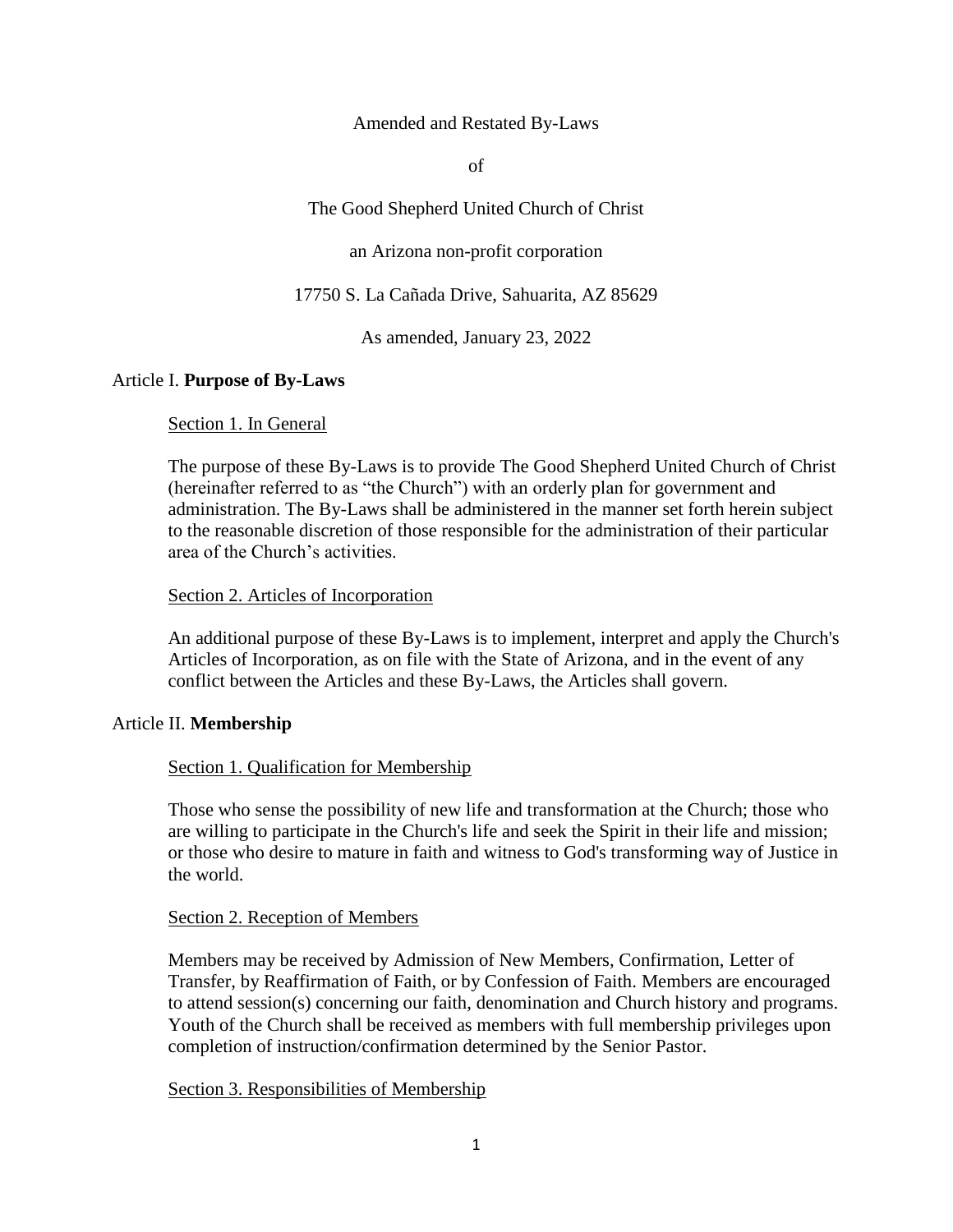A. Following the Way of Jesus and mentoring and receiving encouragement from others.

B. Attending worship services on a regular basis, when in the area.

C. Celebrating the sacraments:

1. Parents are encouraged to teach their children by engaging in the church and to the best of their ability following the Way of Jesus.

2. Members may partake of communion. Private communion will be given upon request.

D. Contributing time, talent, and treasure to the support and benevolence of the Congregation and the wider church.

E. Seeking (and praying for) the spiritual welfare of this Congregation, the wider church, the community, and the world.

F. Accepting our role as stewards of creation and acting responsibly to protect the planet called Earth.

## Section 4. Privileges of Membership

A. Sharing the Christian fellowship, support, and sympathy of the members.

B. Receiving pastoral services.

C. Exercising a vote at Congregational meetings.

D. Serving on the Church Administrative Team, other teams, committees and organizations of the Church and the wider church.

E. Using the Church facilities for baptisms, weddings, funerals and other appropriate activities.

F. Attending all meetings of all Church organizations (except the Pastoral Relations Committee, Personnel Committee and closed sessions of the Executive Committee and of the Administrative Team) but without voting rights unless a member of the organization that is voting.

Section 5. Letter of Transfer

A member, upon request, may be granted a Letter of Transfer to any Christian church. The church must be named in the letter – no open-ended letter will be given.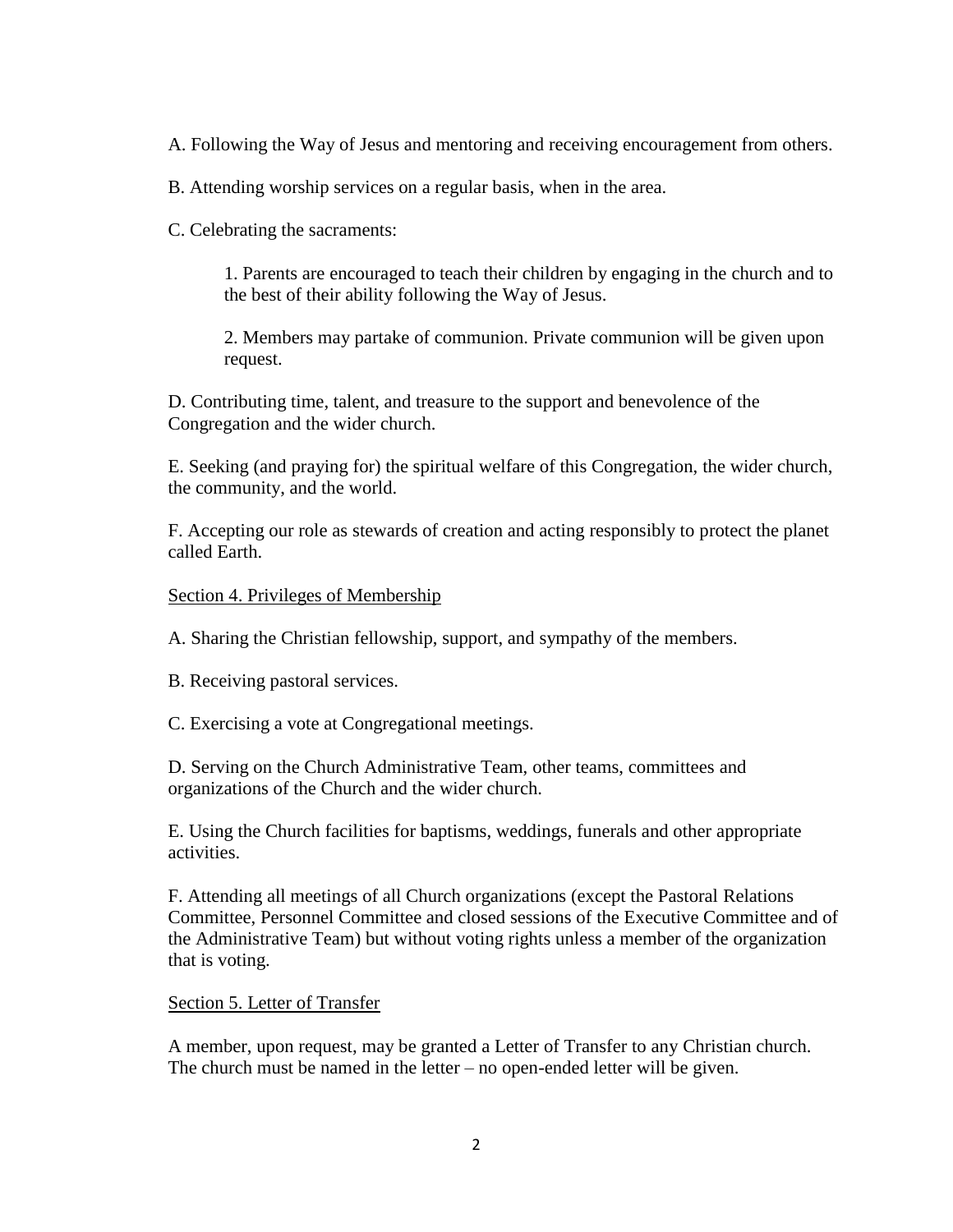## Section 6. Membership Review

Each year prior to the Annual Meeting the Senior Pastor in conjunction with the appropriate Church leadership (the Moderator, the Extravagant Welcome and Inclusion Team, Office Administrator and the like) shall review the current Church Roll and provide a copy to the Administrative Team indicating:

- A. active members,
- B. inactive members, and
- C. members suggested for removal from the roll.

Those members on the active list who have not participated in the life and/or support of the Church during the year or who have otherwise left the Church shall be moved to the inactive roll or removed from the Church Roll, as appropriate in each case. Efforts to revitalize inactive members shall be made by the Pastor and members of the Extravagant Welcome and Inclusion Team. If such efforts are unsuccessful and the member is not active for a second year, the person shall be removed from the Church Roll. An inactive or removed member may be restored to active membership by approval of the Church Administrative Team and Pastor.

## Section 7. Associate Membership

The status of Associate Member shall be granted in circumstances when a person wishes to associate with the Church but, for good and valid reasons, wishes to maintain a previous membership in another church. Associate Members shall have the same privileges and responsibilities as Members. A person desiring to become an Associate Member must:

A. make the request to the Senior Pastor,

- B. be a member in good standing in his/her current church, and
- C. be accepted into Church membership by the Senior Pastor.

# Article III. **Governing Body**

# Section 1. Quorum

The governing body of the Church shall be a quorum of the active membership. A quorum shall consist of at least 25% of the current active membership assembled in a duly called Congregational Meeting.

# Section 2. Conference Relationship

While the Church is not subject to any outside ecclesiastical body, it accepts the obligations of membership and mutual cooperation involved in its covenantal relationship with the churches of the Southwest Conference of the United Church of Christ and pledges itself to share in their common aims and work.

# Article IV. **Congregational Meetings**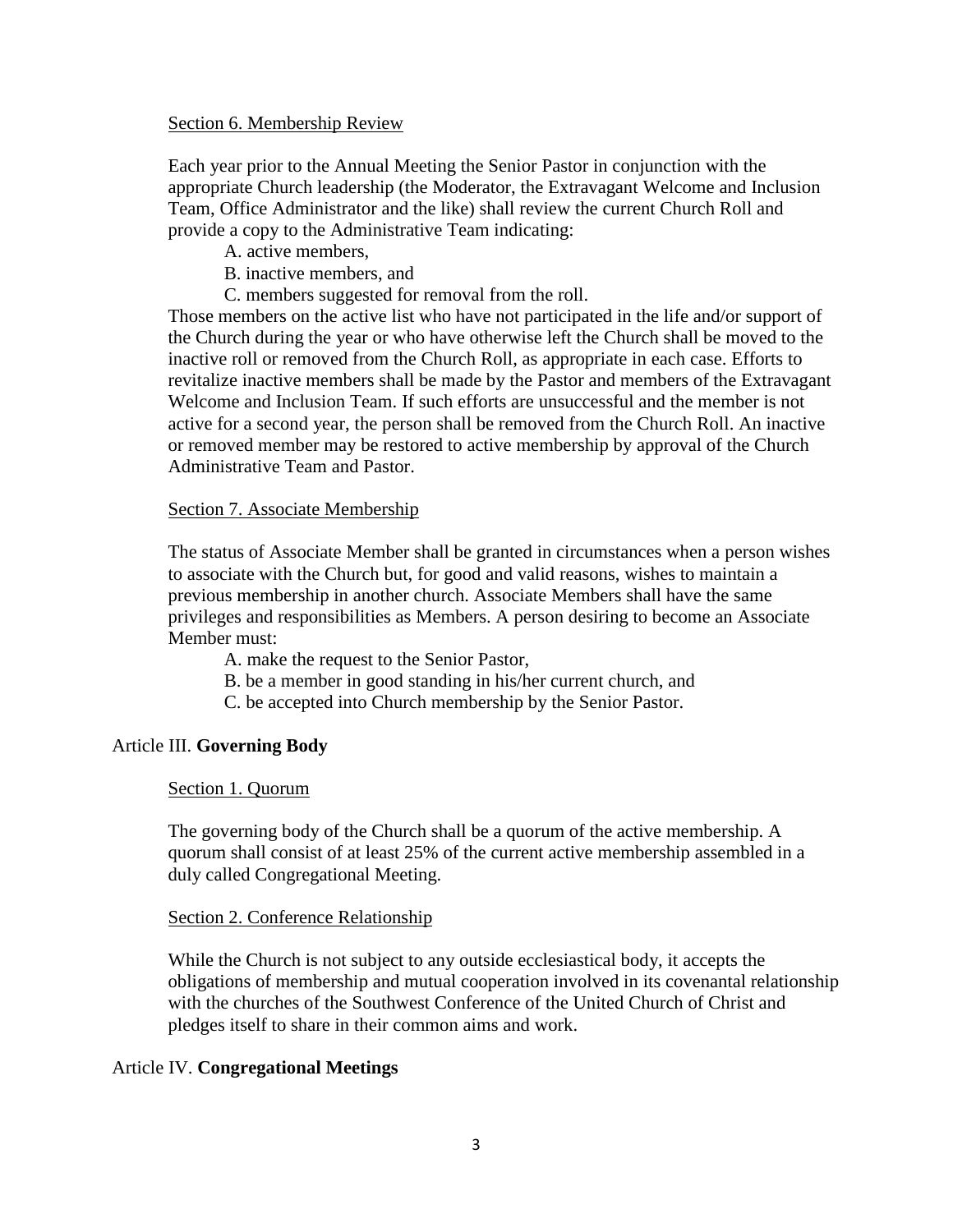Section 1. Types

A. The Annual Congregational Meeting shall be held in March of each year or annually in such other month as the Administrative Team shall specify. Annual reports shall be published and made available in hard copy or electronic form to all members at least one week before the Annual Meeting. The purposes of the meeting shall be:

1. to elect Church Officers, Program Team members and such other Team and Committee members as these By-Laws state shall be elected by the Congregation

- 2. to adopt the Annual Budget,
- 3. to review and vote on the annual reports,
- 4. to review and vote on the Treasurer's report, and
- 5. to transact such other business as may come before it.

B. Special Congregational Meetings: A Special Congregational Meeting may be called by one of the following:

- 1. the Moderator,
- 2. the Church Administrative Team,
- 3. the Pastor, or

4. in response to a petition signed by 25% of the members. The petition must be presented to the Church Administrative Team, which must call the meeting within four weeks of the receipt of the petition. The meeting shall deal only with the issue(s) called for in the petition.

## Section 2. Voting

A. Annual and Special Congregational Meetings may be held in person, by video conferencing or electronically using a format in which all participants can simultaneously hear each other. The vote of a majority of the active members present at a duly assembled meeting shall be the action of the Church except for the following matters, each of which requires a two-thirds majority of members present for passage:

1. calling or dismissing the Pastor or Associate Pastor.

2. encumbering, purchasing, or conveying real property,

3. approving all building projects, extensive additions to or

(except in emergencies) major repairs to Church property, real or personal, that are both in excess of \$25,000 and not within the Annual Budget as adopted, and 4. amending the Church's By-Laws.

B. There shall be no cumulative voting.

C. Written absentee ballots shall be permitted under procedures determined by the Administrative Team, which must provide ample opportunity for members to become informed and return ballots. The Administrative Team must also provide for security of these ballots.

D. Voting at a Congregational Meeting shall be by voice or show of hands, unless a written ballot is requested and approved by a simple majority.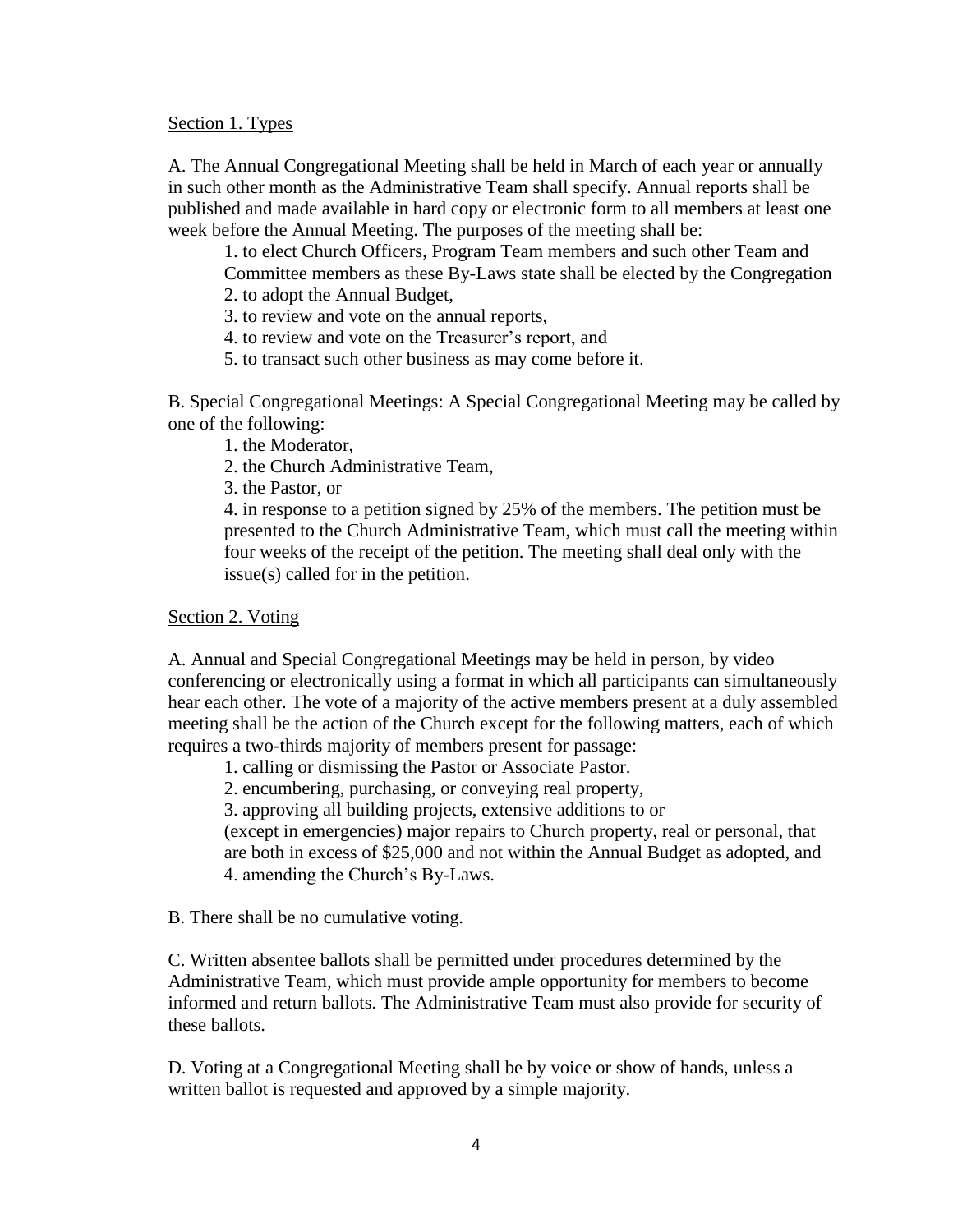E. The Administrative Team may authorize electronic voting for any Annual or Special Congregational as permitted by A.R.S. 10-3708.

F. The Administrative Team may authorize proxy voting for any Special Congregational Meeting if only one issue is on the agenda or, if there is more than one item, provided the proxy form specifies how the proxy voter wishes the proxy to vote on each item.

## Section 3. Notice of Meetings

Notice of the time, date, and place of all Congregational meetings and, if a Special Congregational meeting, of the business to be considered at the Special Congregational Meeting, shall be published in any print or electronic medium (such as email) customarily available to Church members for two successive weeks prior to such meeting. Notice shall also be publicly read at regular Church worship services on the two successive Sundays immediately preceding such meetings.

## Section 4. Nominations from the Floor

In any election, opportunity shall be given for nominations from the floor provided that such nominee(s) shall consent to the nomination.

# Article V. **Church Officers**

# Section 1. General

The officers of the Church shall be a Moderator, Moderator-Elect, Treasurer, Recording Secretary (sometimes referred to as Secretary), and any others which may from time to time be set forth in these By-Laws (collectively "Officers").

## Section 2. Moderator

The Moderator shall preside over all Administrative Team and Congregational meetings and is responsible for providing orientation or arranging for orientation for all incoming Administrative Team members. This orientation shall include providing a copy of the current Articles of Incorporation and By-laws; minutes of Administration Team meetings for the last year, a copy of the most recent annual report, a walk-through of the current financial statements, and current church policies, including but not limited to the financially related policies and the personnel policies, a discussion of key issues and upcoming issues, and related background information, and other information that might prepare new Administrative Team members to carry out their duties. The Moderator shall assume such other leadership duties as agreed to by the Administrative Team. Each year, the Moderator-Elect from the previous year shall become the Moderator immediately following election by the Congregation. The Moderator serves for one term of one year and may not be elected for more than one year in a row.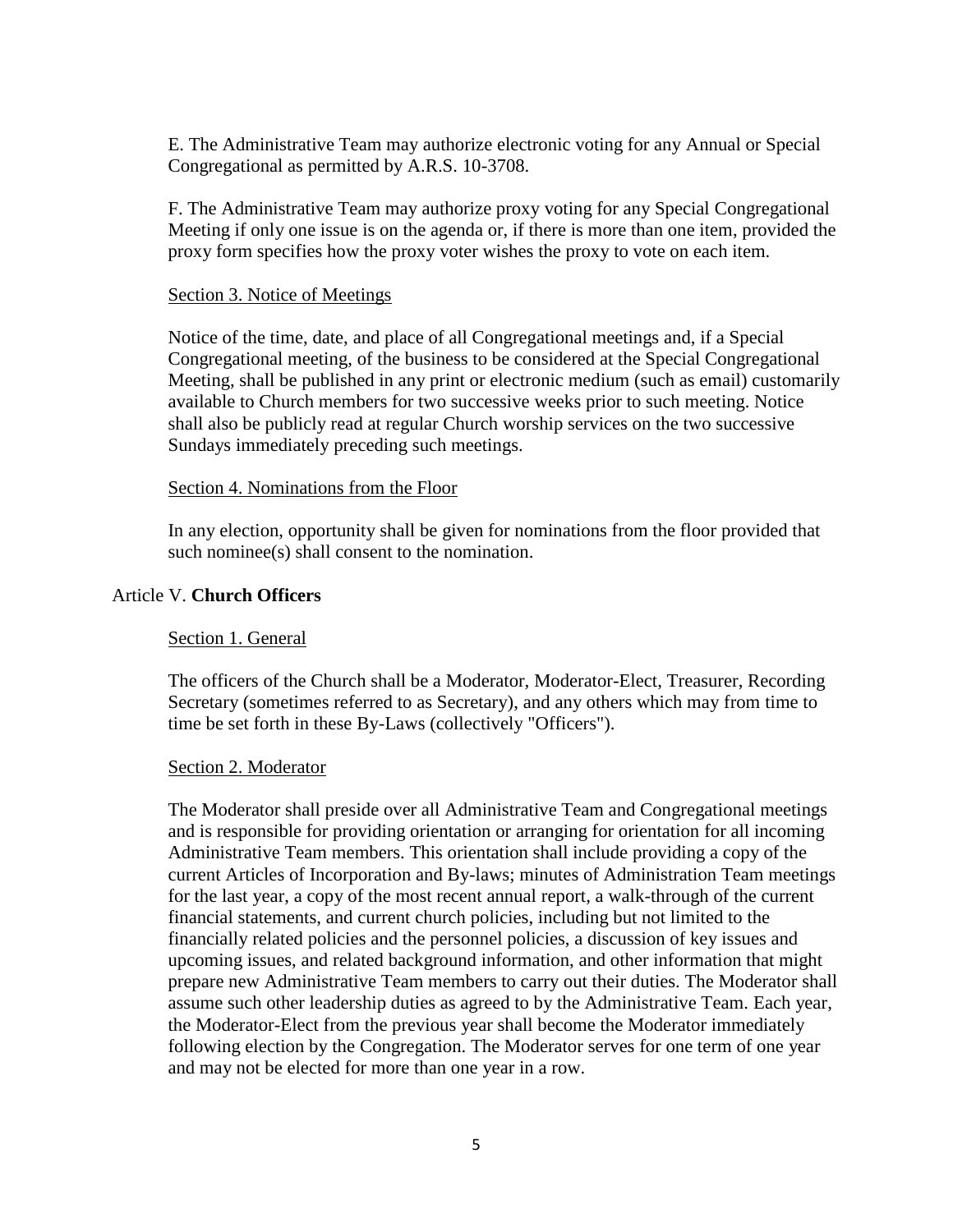## Section 3. Moderator-Elect

The Moderator-Elect shall assist the Moderator and in the absence of the Moderator shall preside over meetings of the Congregation and the Administrative Team. The Moderator-Elect shall be elected each year at the Annual Meeting for a one-year term as Moderator-Elect. The Moderator-Elect may not be elected for more than one year in a row.

## Section 4. Secretary

The Secretary shall send notices of and take minutes on Congregational and Administrative Team meetings, file minutes in the Church office with all official letters and records, and see that the records of the Church are appropriately organized and maintained. The Secretary is responsible for ensuring that the Corporate Record book and Corporate Minute book are kept up to date. The Secretary shall be elected at the Annual Meeting for a two-year term and shall not serve for more than three successive terms.

#### Section 5. Treasurer

The Treasurer shall be responsible for Church monies, accounting for same to the Administrative Team, opening and managing bank and investment accounts, arranging for deposit of monies, and paying the Church bills. The Treasurer shall be elected at the Annual Meeting for a two-year term and shall not serve for more than three successive terms.

## Section 6. Vacancies

If a vacancy occurs because an officer does not complete a term of office, the Administrative Team may appoint another member of the Congregation to complete the unfinished term. If another member of the Administrative Team does not complete a term of office, the team represented shall promptly appoint a replacement. All elected members take office after election at the Annual Meeting. The Finance, Facilities and Program Team chairs are selected by their respective teams at their next meeting after the annual meeting.

## Article VI. **Church Administrative Team**

## Section 1. General

The Administrative Team (formerly known as the Church Council) receives its authority from and is responsible to the Church membership.

#### Section 2. Composition

#### The Administrative Team shall be composed of

- 1. The officers (see Article V, Section 1),
- 2. The chair of the Finance Team (see Article VIII, Section 1),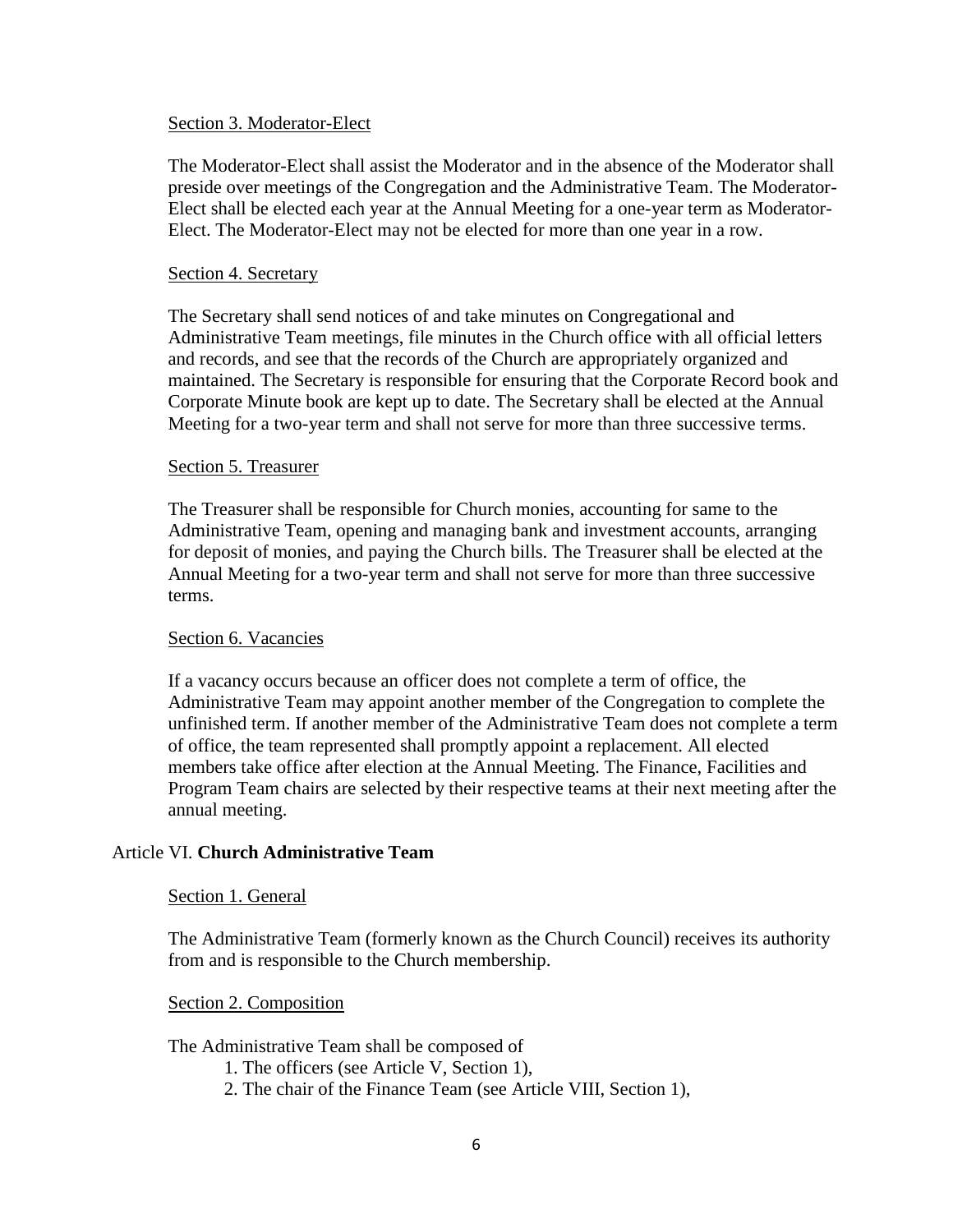3. The chair of the Facilities Team (see Article VIII, Section 2),

4. A chair or representative from one of the four Program Teams (see Article VII). The chair/representative is expected to rotate among the Program Teams.

## Section 3. Duties

The administration of the Church shall be vested in the Administrative Team. Its duties shall include but not be restricted to those set forth herein and in the Articles of Incorporation:

A. in consultation with the Pastor, formulating policies and long-term plans as well as reviewing day-to-day activities;

B. based on budget proposals provided by the Finance Team in December recommending a budget for use by the Stewardship Team, and recommending an annual budget for consideration by the congregation at the Annual Meeting, based on the December budget and on results from the annual Stewardship campaign;

C. assuming responsibility for a program of auditing the Church's financial records;

D. developing personnel policies and salary schedules;

E. reviewing, overseeing and advising all committees, teams and church organizations;

F. conducting Church business between meetings of the Congregation;

G. when a Search Committee is needed to identify a candidate for Pastor or other fulltime Pastoral position,

1. inviting members of the Church who are willing to serve on such a committee to signify the same;

- 2. nominating members for such a committee;
- 3. calling a special meeting of the Congregation to elect such a committee;

4. calling a special meeting of the Congregation, when the Search Committee has a candidate to recommend, so that the Congregation may vote on this recommendation;

H. appointing search committees to interview and recommend to the Administrative Team candidates for other positions (such as Director of Music, Director of Faith Formation and the like) as the need arises;

I. appointing persons to fill vacancies in the Officers of the Church or other positions filled by Congregational election, until the next Annual Meeting, taking into consideration any recommendations from the Nominating Committee; and appointing persons to fill vacancies on all other teams and committees;

J. annually nominating new members for the Nominating Committee.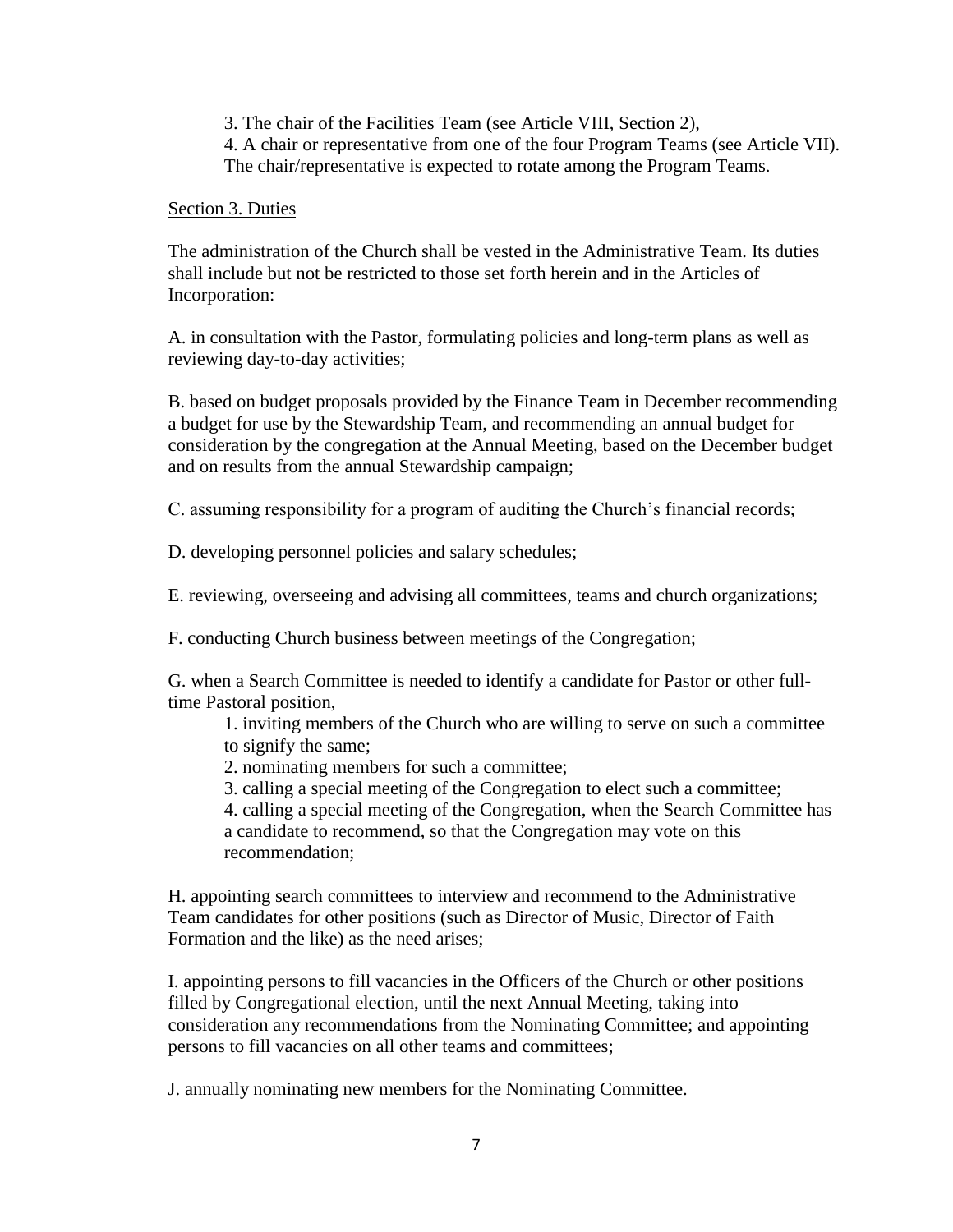## Section 4. Teams and Committees

Teams, committees and other recognized church organizations shall be responsible to the Administrative Team.

## Section 5. Meetings

A. The quorum for Administrative Team meetings shall be a majority of the Administrative Team members.

B. Provided the quorum requirements are met, a majority of the members present shall be sufficient to reach a decision.

C. Regular meetings will be held monthly and special meetings shall be as called by the Moderator. Meetings may be held in person, by telephone, by conference call, by video conference or by a combination of the preceding so long as all Team members may hear one another.

D. Any member of the Congregation may speak at any regularly scheduled Administrative Team meeting, subject to such time limits and other restrictions needed for an orderly meeting.

E. Meetings of the Administrative Team shall be open to members of the Congregation as observers, but the Administrative Team may hold closed meetings regarding personnel, legal and financial matters. The Administrative Team, however, must report the results of actions taken at such meetings to the Congregation at the first available opportunity.

# Section 6. Budget

In the administration of Church affairs, the Administrative Team shall live within the budget total as approved at the Annual Congregational Meeting. Except for items such as emergency repairs, if the Administrative Team wishes to exceed the total of approved expenditures by more than \$25,000, a Special Congregational Meeting must be called wherein the reason(s) for the need for extra funds will be explained. Approval of same will be determined by the rules outlined in Article IV Section 2.

## Section 7. Minutes

The Minutes of Administrative Team meetings shall be published in the monthly newsletter of the Church and shall also be kept in the Corporate Minute Book.

Article VII. **Program Teams - -** There are four Program Teams, as follows:

Section 1. Spiritual Growth Team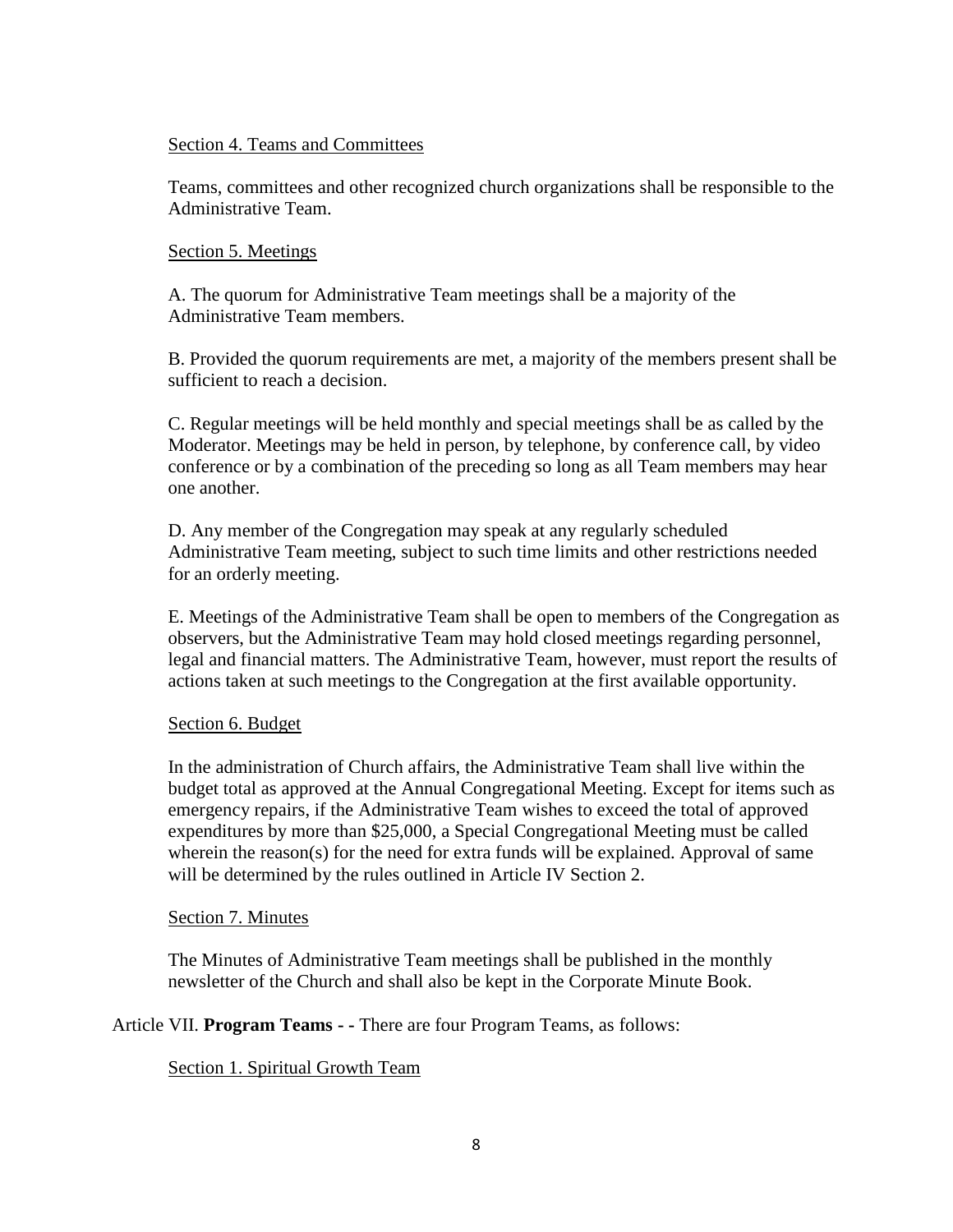A. The Good Shepherd UCC is a Christian church, where spirituality may grow by following different pathways. These pathways include community and individual worship, classes that encourage study of Christianity and other faiths, opportunities for retreats, small groups where faith journeys may be shared and deepened, and participation in church activities and outreach ministries.

B. The Spiritual Growth Team shall foster spiritual growth by assisting congregation members and groups to identify the spirituality present in their lives with activities such as the following:

1) The team shall assist in developing and resourcing small groups as a need is identified.

2) The team shall identify and implement a broad range of learning opportunities to deepen spiritual growth.

3) The team shall create opportunities for meditation, solitude and prayer.

C. The Spiritual Growth Team shall be self-selected, not elected by the Congregation. However, the Team shall designate a chair or representative and notify the Church of same. This person shall represent the Team as needed, such as participating on behalf of the Team in Program Team meetings with the Administrative Team and in other matters as needed on behalf of the Team.

D. Subgroups of the Spiritual Growth Team may include:

1) A Faith Formation Group, which shall provide for and oversee a continuous religious education program for children, youth, and adults.

2) A Library Group to provide resources for congregational activities.

## Section 2. Intentional Care Team

A. Our Church shall become and an intentional, caring community. A part of our mission will be caring for one another within our church community. These plans will provide structure to that caring, but will be successful only as each one of us expresses our needs for support while providing support to others.

B. The Intentional Care Team shall guide and assist congregation members and groups with activities such as the following:

1) Training leaders and caregivers to implement and support the Stephen Ministry program.

2) Helping members deal with life challenges and age with dignity.

3) Expanding opportunities for fellowship and mutual support.

C. The team shall be self-selected, not elected by the Congregation. However, the Team shall elect or designate a chair or representative and notify the Church of same. This person shall represent the Team as needed, such as participating on behalf of the Team in Program Team meetings with the Administrative Team and in other matters as needed on behalf of Team.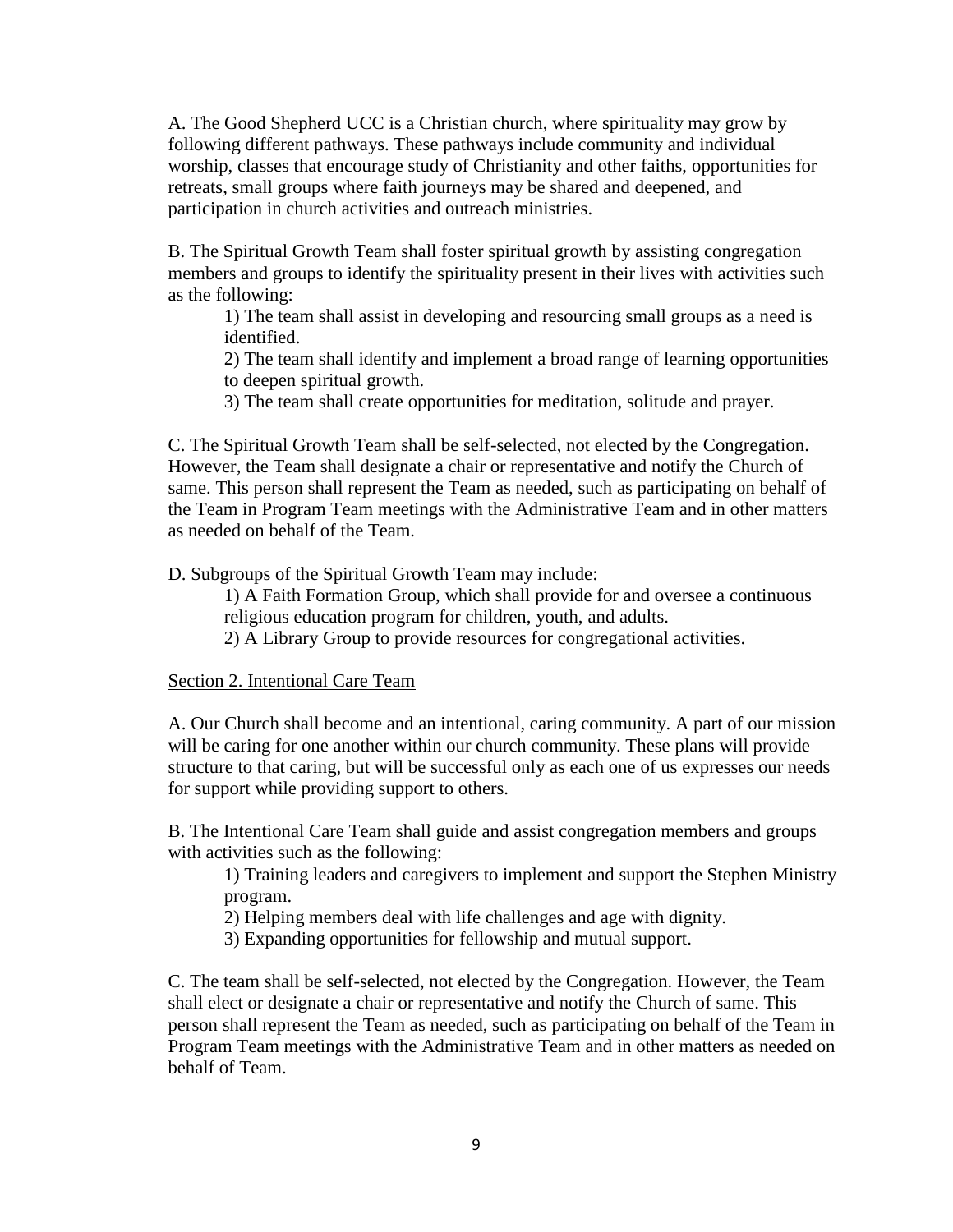D. Subteams of the Intentional Care Team include the Care Team and Stephen Ministry.

# Section 3. Extravagant Welcome and Inclusion Team

A. Extravagant welcome and inclusion shall become an integral part of our Church's culture, built on clear and intentional processes and person-to-person interaction. We want to become a place of transformation where people feel encouraged and inspired to get involved. New people will come into our community and transform us as we integrate them and their gifts into the congregation.

B. The Extravagant Welcome and Inclusion Team shall guide and assist congregation members and groups with activities such as the following:

1) Attracting new friends and members through marketing.

2) Coordinating the welcome process for visitors.

3) Coordinating the new member process to give an introduction to our progressive theology and opportunities for integration into congregational activities.

4) Integrating new and current members and friends by matching gifts and talents with activities, programs, and missions of the church.

C. The Extravagant Welcome and Inclusion Team shall generally have at least six members, elected by the Congregation. Membership shall generally be for three-year terms, with terms staggered such that two out of six terms expire each year.

# Section 4. Mission, Service and Justice Team

A. Ours is a mission-focused church with many compassionate, dedicated members and friends. We will expand our mission and justice impact in Sahuarita and Green Valley. We will continue our commitment to leadership and advocacy on key social issues.

B. The Mission, Service and Justice Team shall guide, coordinate, and assist congregation members and groups with activities such as the following:

1) Evaluating and strengthening our existing mission endeavors.

2) Developing mission programs to enhance our impact and visibility in the community.

3) Educating our congregation, friends and visitors about our current and new mission, service and justice programs.

4) Connecting closely with UCC mission opportunities.

C. The Mission, Service and Justice Team shall generally have at least six members, elected by the Congregation. Membership shall generally be for three year terms, with terms staggered such that two out of six terms expire each year.

Section 5. Program Teams Generally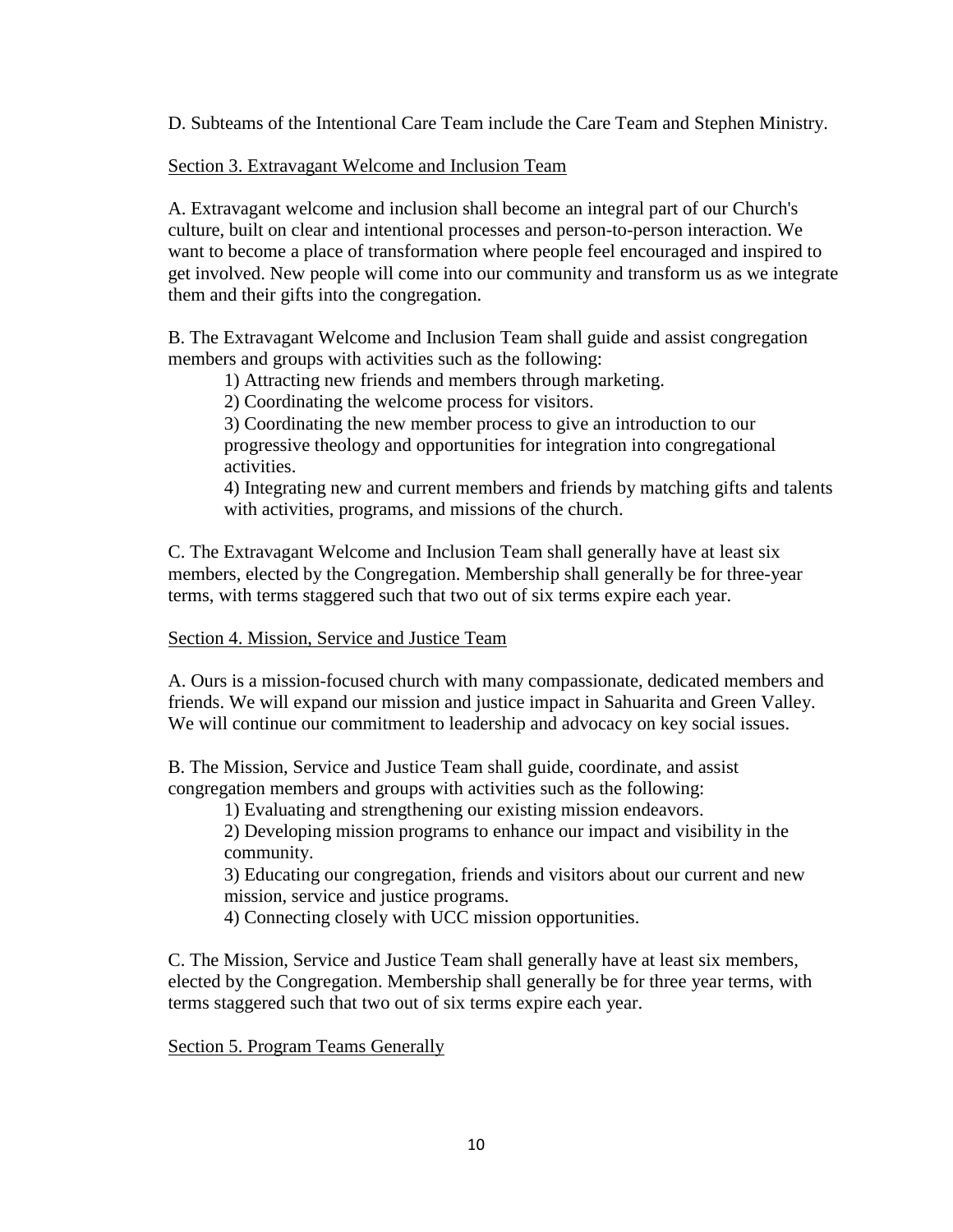A. Program Teams and their Subteams and Groups will meet as needed to accomplish objectives. Minutes of meetings will be taken and submitted to the Moderator.

B. The Chairs (or other representative) of each of the Program Teams shall attend four Administrative Team meetings per year, to inform, exchange, update, review, coordinate and plan for ongoing and future church-wide programming and for such other purposes as are appropriate. The meetings shall be the regular meetings of the Administrative Team in October, December, February and April unless otherwise determined by the Moderator. The Chairs (or other representative) shall also meet from time to time as needed with minutes to be taken and submitted to the Moderator.

# Article VIII. **Other Teams and Committees**

## Section 1. Finance

A. The Finance Team shall have at least six members, three of whom shall be the Moderator, Moderator-Elect and Treasurer. The other members shall be members at large, with one elected by the Congregation annually to serve staggered three-year terms.

B. The Finance Team shall oversee the development and monitoring of budgets, bank accounts, major contracts, investment activities, accounting practices, audit programs, insurance, fiscal policies, memorial gifts and other matters bearing on the financial security of the Church. The Team shall send a preliminary budget to the Administrative Team in November of each year, followed by a final draft for consideration by the Administrative Team in December.

# Section 2. Facilities

A. The Facilities Team shall have at least six members, with two elected by the Congregation annually to serve staggered three-year terms.

B. The Facilities Team shall be responsible for the maintenance, care and repair of the lands, buildings, contents and personal property of the Church, in particular those at or adjacent to 17750 South La Cañada Drive, Sahuarita, Arizona.

## Section 3. Stewardship

A. The Stewardship Team shall have at least three members, with one elected by the Congregation annually to serve staggered three-year terms.

B. The Stewardship Team shall oversee the Church's annual stewardship campaign to obtain pledges and funds for the next fiscal year. The Team shall oversee a year-round stewardship program which shall include a commitment of time, talent and treasure.

## Section 4. Pastoral Relations Committee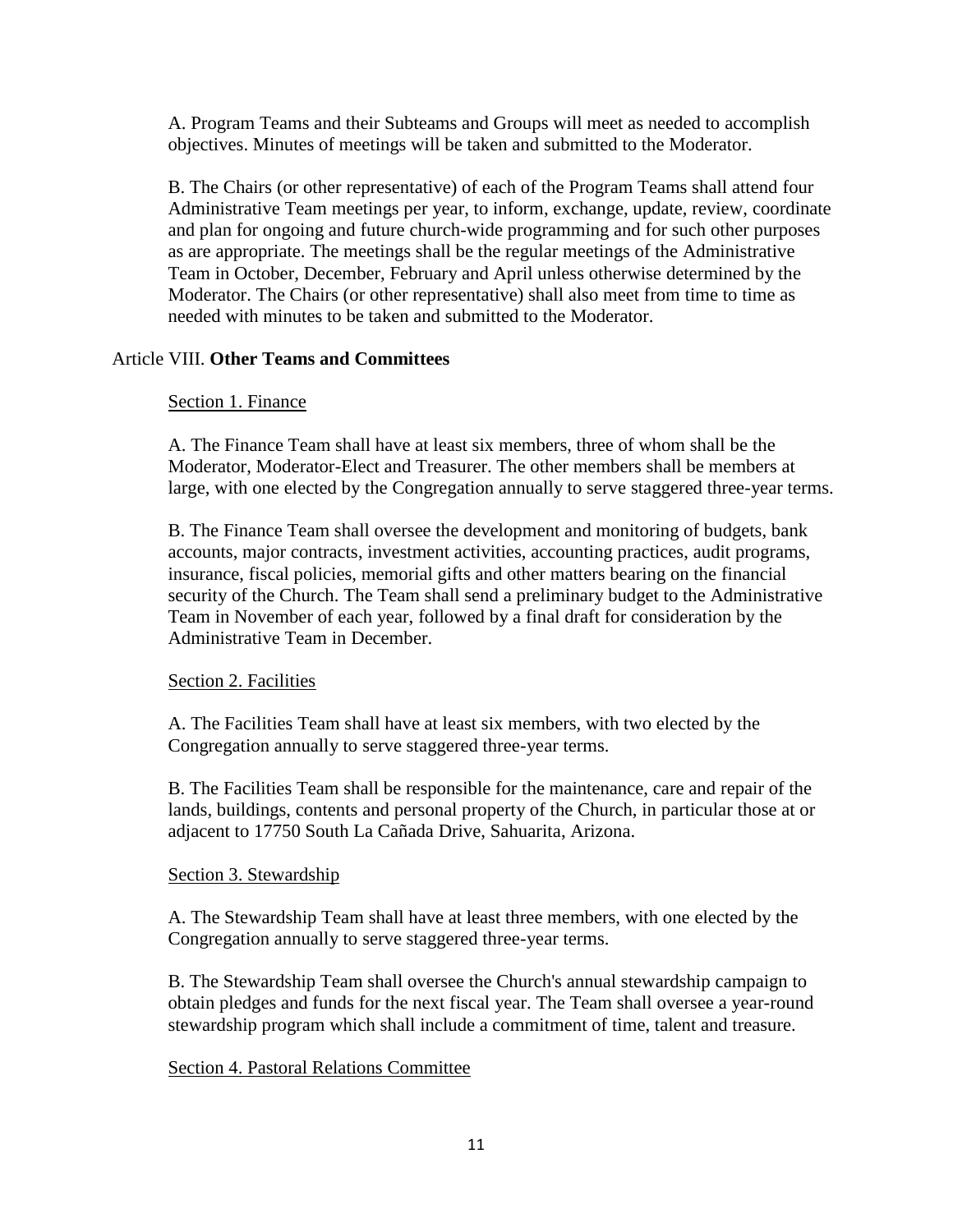A. The Pastoral Relations Committee shall consist of three members of the Congregation elected at the annual meeting to serve three-year staggered terms, with one member rotating off each year. The member serving the 3rd year will act as chair of the committee and the person serving the 2nd year of his/her term will act as recorder.

B. The Pastoral Relations Committee shall seek to support and maintain an open and healthy relationship among and between the Senior Pastor, Associate Pastor(s), Assistant Pastor(s) and the members of the Congregation and provide consultation and advice to aid the Pastors in the performance of their duties.

## Section 5. Nominating Committee

A. The Nominating Committee shall be composed of six members, nominated by the Administrative Team, with two elected by the Congregation annually to serve staggered three-year terms.

B. The Nominating Committee shall, in consultation with the Senior Pastor and Administrative Team, annually put forth a slate of Officers and Team and Committee members (other than nominees for its committee) for election at the Annual Meeting. The Nominating Committee shall also assist the Administrative Team as requested in filling positions and vacancies on teams, committees and other entities.

#### Section 6. Open and Affirming Team

The Open and Affirming Team which shall provide for and oversee the inclusion of LGBT and other groups in church membership and otherwise assist them and help combat discrimination against them. The team shall be self-selected, not elected by the Congregation.

## Section 7. Personnel Committee

A. The Personnel Committee shall be composed of five members, two of whom shall be the Moderator and Senior Pastor. The other members are nominated by the Nominating Committee in consultation with the Senior Pastor and the Moderator and elected by the Congregation.

B. The Personnel Committee is responsible for recommending personnel policies for the church, for conducting performance reviews for employees in the fall of each year, and for such other personnel-related functions as requested by the Administrative Team.

#### Section 8. Other Committees

The Administrative Team may create other committees as is deemed necessary for the proper operation of the Church. The duties and responsibilities of each such committee shall be clearly stated in writing at the time it is created. The term for each such committee shall be one year, or less if the objective has been reached. The renewal of such committees shall be handled in the same manner as it was created.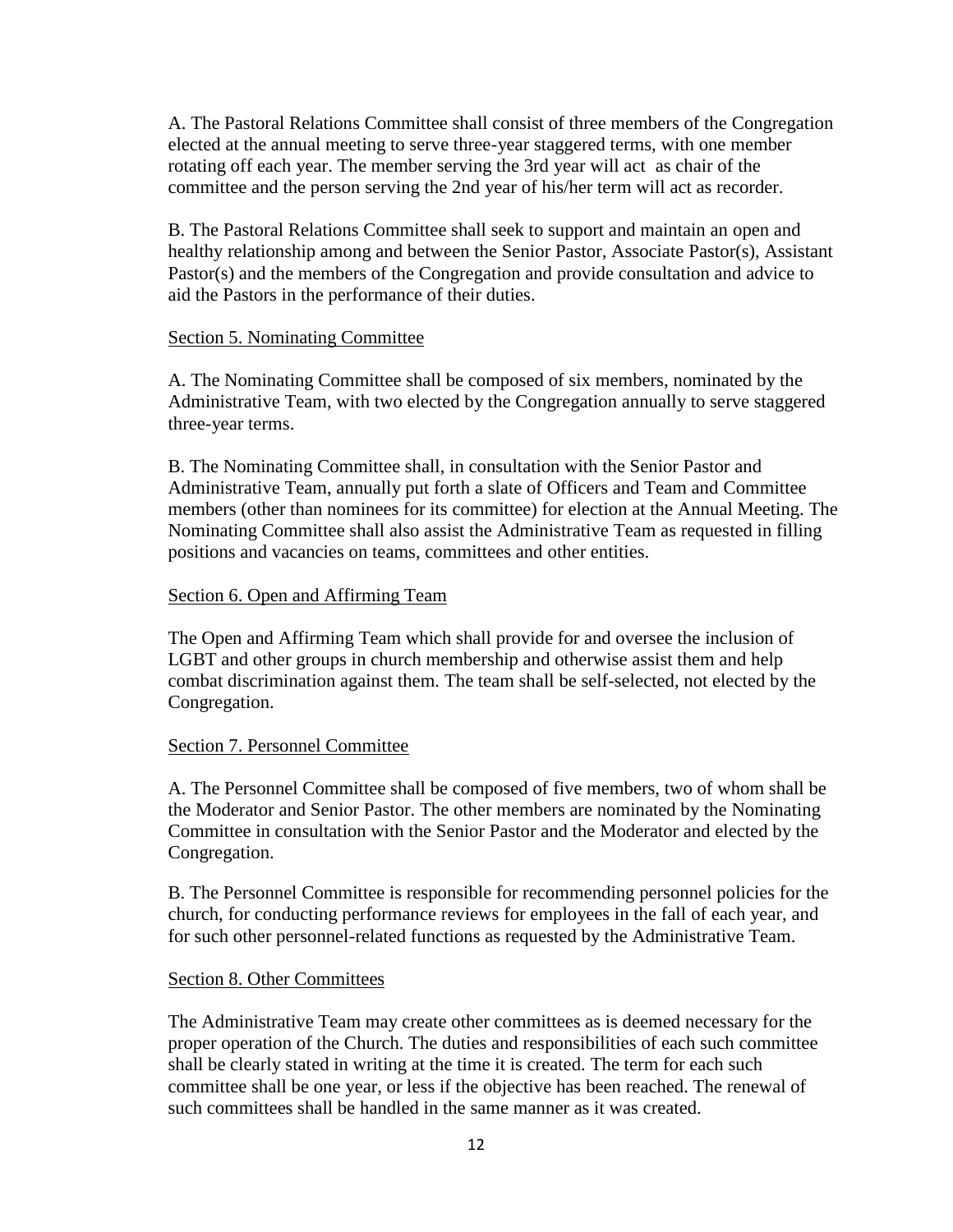# Section 9. Teams and Committees in Articles VII and VIII Generally

A. Teams and committees of the Church (collectively "committees") may be called by various names such as fellowships, forums, subcommittees, task forces, or appointees.

B. Each committee shall elect a chairperson (denominated by such name as the committee may elect) to assist and direct it in carrying out its duties, and may have cochairpersons.

C. Each committee shall provide a report to the Administrative Team at least quarterly and upon request; shall provide periodic reports as requested by the Administrative Team for the information of church members; and shall provide a report to be included in the Annual Report for the Annual Meeting of the Congregation.

D. Additional members of a committee may be added by recommendation of the committee as then constituted and with the approval of such additional members by the Administrative Team.

# Article IX. **Executive Committee**

# Section 1. Composition

The Executive Committee shall be composed of the Officers of the Church. The Senior Pastor is an ex-officio member of the Executive Committee.

# Section 2. Responsibilities

A. The Executive Committee may act on matters which would ordinarily come before the Administrative Team if the Administrative Team is not able to meet or lacks a quorum.

B. The Executive Committee together with the Senior Pastor oversees and/or delegates the hiring, performance, review, direction and severance of all employees.

C. The Executive Committee may undertake other responsibilities upon direction from the Congregation or the Administrative Team.

D. The Executive Committee shall report the results of its activities at the next meeting of Administrative Team.

E. The Executive Committee may declare a meeting to be a closed Executive Session for the discussion of personnel, legal, and limited financial matters.

# Section 2. Quorum and Plurality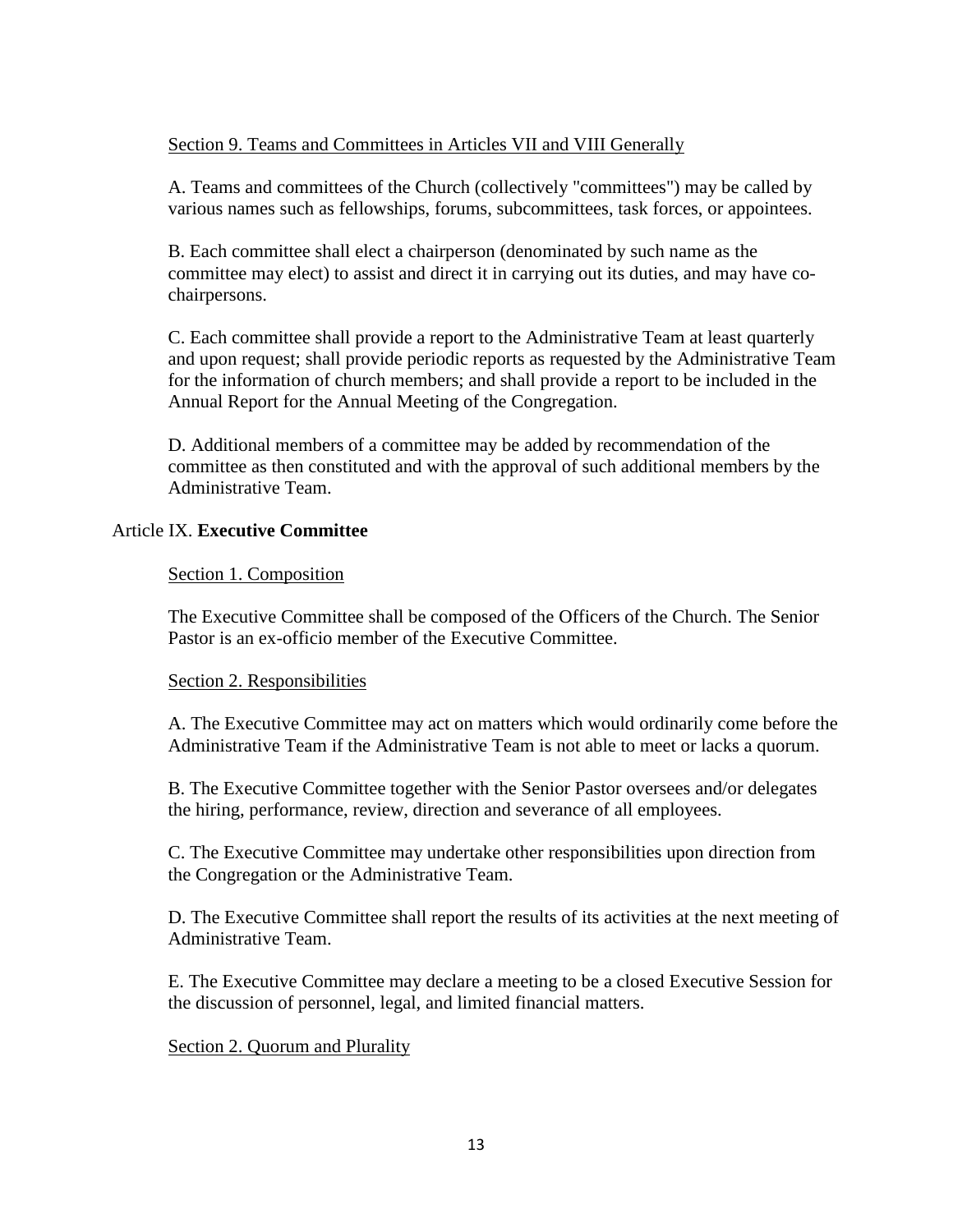The quorum for an executive committee meeting shall be three persons, and three favorable votes are required to approve any action.

## Section 3. Overrule

It shall not be permissible for the Executive Committee to overrule a decision on a subject already voted on by the Church Administrative Team or Congregation.

## Article X. **Senior Pastor**

#### Section 1. Definition

The term "Pastor" as used herein shall mean the Senior Pastor of the Church, unless the context indicates to the contrary.

#### Section 2. Duties Generally

The Pastor shall preach from the Holy Scriptures and other Sacred Texts and oversee the administration of the sacraments to members and others. He/she shall be available to Church members and others for visitation at times of sickness, sorrow, crisis, joy, and celebration.

#### Section 3. Membership, Supervision

The Senior Pastor shall be an ex-officio member of, and act as an advisor to, the Church Administrative Team, and all teams, committees, and auxiliary groups. The Senior Pastor shall be the immediate supervisor of all staff members.

#### Section 4. Replacements

The Senior Pastor or the Administrative Team shall secure a temporary replacement Pastor if both the Senior Pastor and Associate Pastor are temporarily absent. The Administrative Team shall secure such a replacement if the absence is or is likely to be permanent or long term.

#### Section 5. Departure

If a Pastor (which for purposes of this Section means both the Senior Pastor and an Associate Pastor) resigns, his or her written resignation must be given to the Administrative Team three months prior to the termination of his or her services, unless otherwise mutually agreed. Dismissal of a Pastor by the Church shall be by Congregational vote as set forth in Article IV Section 2 at an Annual or Special Congregational Meeting held at least three months in advance of the proposed date of termination. The three month time period may be shortened by mutual agreement or the Administrative Team may suspend a Pastor from all duties pending a Congregational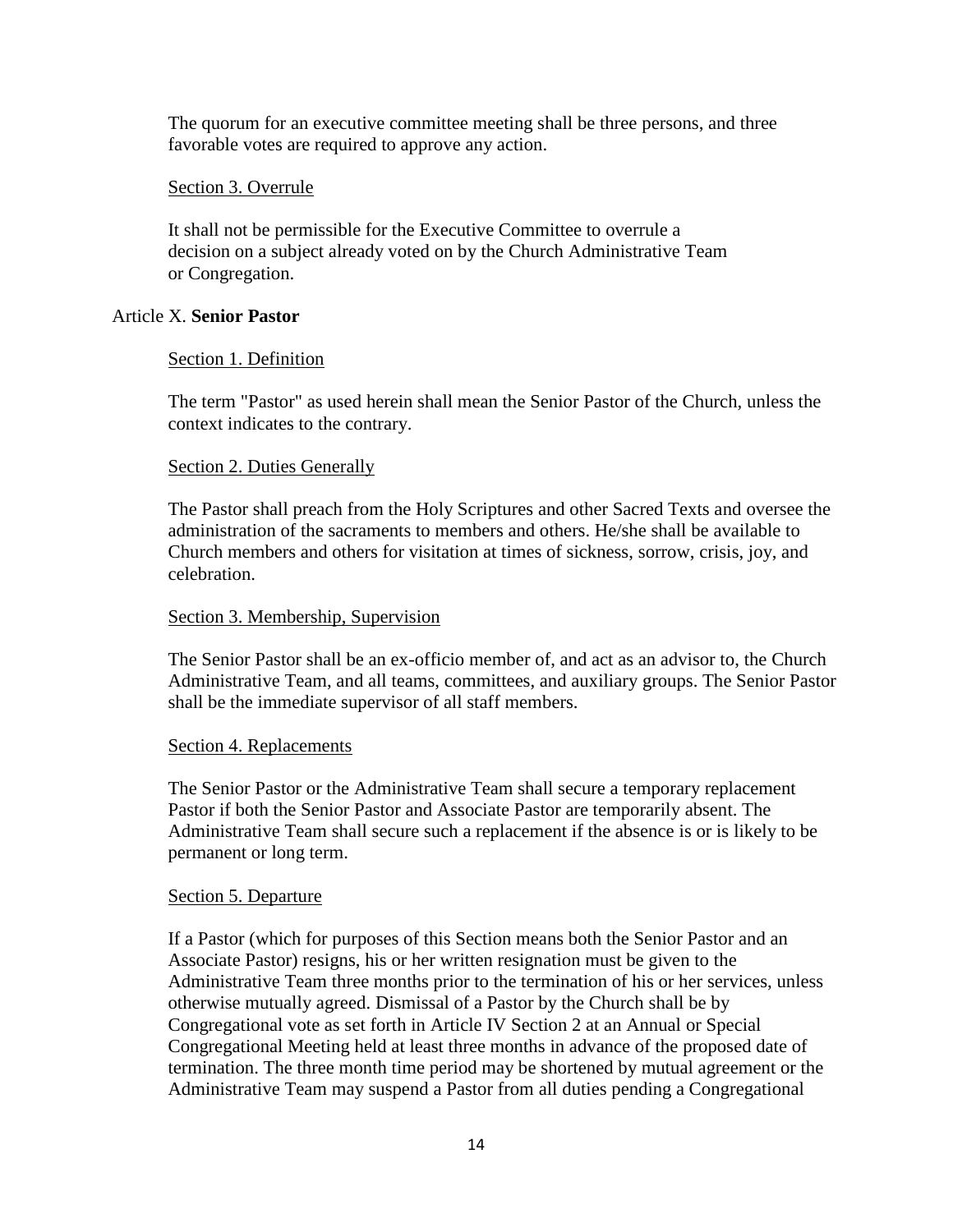vote. The terms and conditions of a Pastor's departure (for example, which benefits shall be continued, and for how long) shall be determined by the Administrative Team.

## Article XI. **Associate and Assistant Pastors**

#### Section 1. Associate Pastors

Associate Pastors are called and depart in the manner as the Senior Pastor (see Article IV, Section 2 and Article X above). They shall assist the Senior Pastor and lay leadership in carrying out the ministry of the Church, including its educational programs, pastoral care, evangelism and worship services. He/she shall carry out those specific duties and responsibilities mutually agreed upon at the time of his/her Call, as assigned by the Senior Pastor over time as the Church's needs and opportunities evolve, and generally shall function in the absence of the Senior Pastor. The Associate Pastor shall serve as an ex-officio member of the Administrative Team.

#### Section 2. Assistant Pastors

Assistant Pastors have much the same duties as Associate Pastors but are hired by the Administrative Team upon the recommendation of the Senior Pastor. They may be dismissed by the Administrative Team generally on thirty days' notice, and shall give at least thirty days' notice of any resignation, unless otherwise agreed. The terms and conditions of their employment and departure shall be as determined by the Administrative Team in consultation with the Senior Pastor.

#### Article XII. **Organizations**

#### Section 1. Recognition

A. Organizations may become and be recognized as an official part of the Church either by (a) the Congregation's acceptance at an Annual Meeting of the annual report of an organization, or (b) approval of the Administrative Team as being consistent with the purpose and goals of the Church.

B. The refusal of a simple majority at an Annual, or properly called Special Meeting, of the Congregation to accept an annual, or interim, report of a recognized church organization as consistent with the purpose and goals of the Church shall constitute a removal of that organization as being part of the Church, as shall removal on the same grounds by the Administrative Team.

#### Section 2. Rights

A. Recognized church organizations shall have use of the church facilities as assigned by the Administrative Team, may make frequent reports in the Church's periodic newsletters to inform the Congregation of their activities and are subject to the supervision and oversight of the Administrative Team on behalf of the